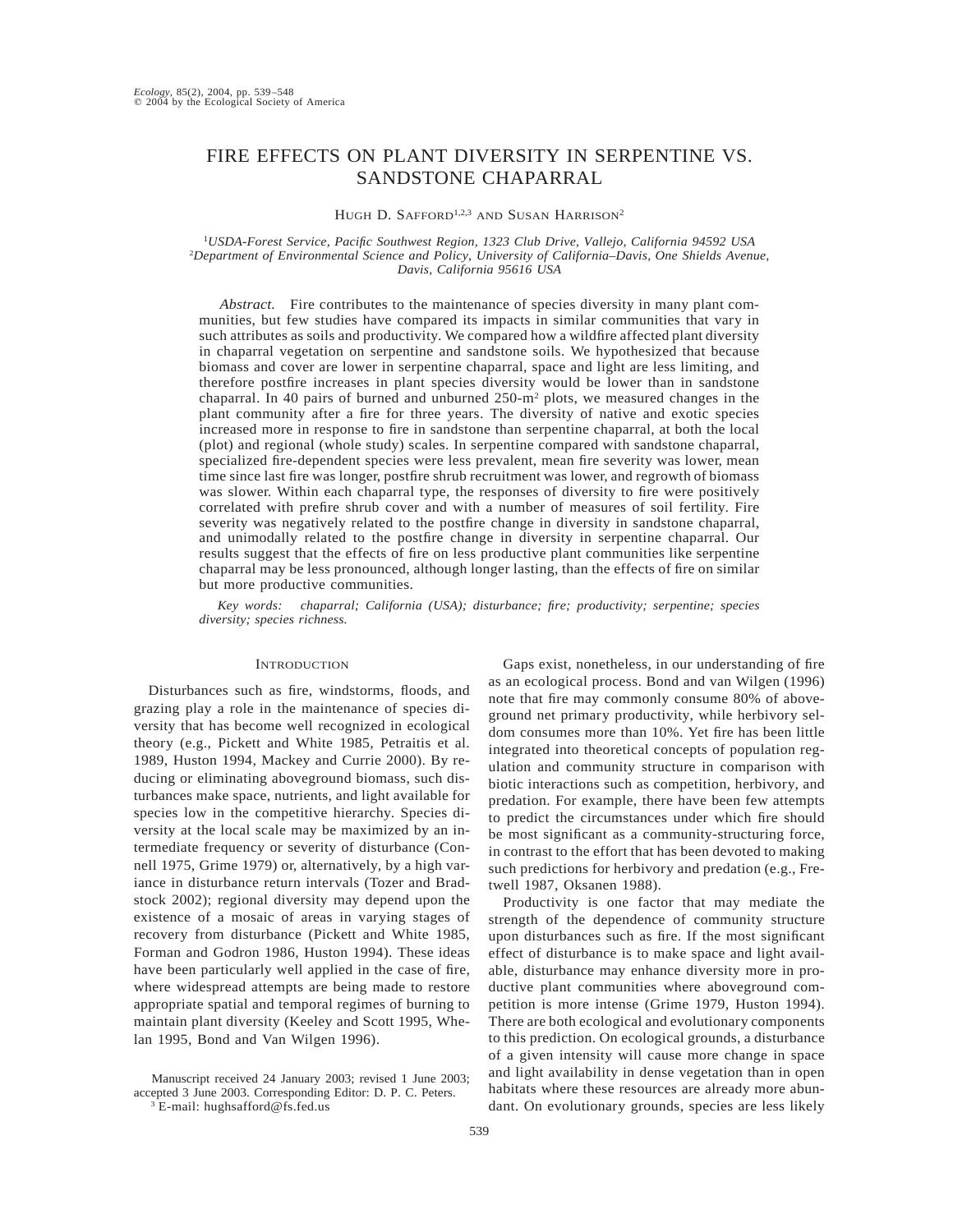to specialize on regenerating after disturbance in communities where space and light are less limiting (Grubb 1977, Bond and van Wilgen 1996).

The prediction that productivity should influence the effects of disturbance on diversity may apply even more to fire than other disturbances. A unique feature of fire as a disturbance is that, within a given vegetation type and climatic regime, its frequency and intensity increase with fuel availability and thus—at least broadly—with plant productivity (Pickett and White 1985, Whelan 1995, Bond and Van Wilgen 1996). Productivity may thus influence a wide range of fire-related phenomena. Assuming a constant rate of ignition, faster accumulation of biomass may lead to shorter intervals between fire, and slower accumulation to longer intervals. Modulations in fire frequency may have important effects on, among other things, postfire recruitment. For example, excessively long fire-free intervals in chaparral may lead to seed pool attrition and reduced postfire recruitment (Zammit and Zedler 1988). Variations in biomass accumulation may also alter fire intensities, which directly impact germination and survival rates in the dormant seed bank. Across its full range, fire intensity may be unimodally related to postfire recruitment, where initial increases in heat release induce progressively more germination of refractory seeds, but where the highest intensities heat-kill seeds (Moreno and Oechel 1991, Rice 1993, Odion and Davis 2000).

In this study we compared the effects of fire on plant diversity in chaparral vegetation on more productive sandstone and less productive serpentine soils. The fire ecology of nonserpentine chaparral in California has been extensively studied (see Hanes 1988 and Keeley 2000 and references therein). Fire in these shrublands is intense and nearly always stand replacing. Between fires, chaparral stands typically support a closed shrub canopy and a species-poor herb layer. Shrubs either survive fire by resprouting or are cued by fire to reproduce by seed; a few species, including the widespread dominant *Adenostoma fasciculatum* (chamise), use both strategies. Dormant seeds of chaparral shrubs and herbs may germinate in response to smoke, ash, heat, or increased light and solar warmth or some combination of these factors, resulting in varying degrees of dependence on fire for reproduction. Large numbers of herbs appear in the first several years after a fire; these include truly fire-dependent species that germinate in response to smoke, ash, or high heat, and many heliophilic species that increase in abundance after fire but may also recruit in other canopy openings (Zammit and Zedler 1988).

The fire ecology of plant communities on serpentine soils, especially the degree to which species diversity depends on or is affected by fire, has been almost completely uninvestigated. Serpentine (ultramafic) rocks are high in magnesium and iron, and are found in many parts of the world at the former margins of crustal

plates. Soils derived from these rocks are typically shallow, rocky, and nutrient deficient; levels of Ca, N, and P are low, while levels of Mg and various metals are high. Vegetation on serpentine soils is typically slow growing, stunted, and xeromorphic (Whittaker 1954, Proctor and Woodell 1975, Kruckeberg 1984). Like other unusual soils (e.g., those formed on limestone, gabbro, or gypsum), serpentine soils often support a distinctive flora. In our study region in northwestern California, the dominant vegetation type is mixed serpentine chaparral; it is relatively diverse, with roughly 30 woody species and around 200 species of herbs, including at least 30 that are restricted (endemic) to serpentine (Kruckeberg 1984, Callizo 1992, Harrison 1999).

The extensive literature on the Californian serpentine flora does not document any species that are both restricted to this soil and dependent on fire for reproduction (e.g., Kruckeberg 1984). Whittaker (1960) concluded that, in the serpentine vegetation he examined, fire did not greatly alter woody species composition but only reduced stem densities. Parker (1990) observed that species growing on serpentine soils may suffer greater mortality and poorer recruitment after fire than conspecifics on adjacent sandstone-derived soils. McCarten and Rogers (1991) suggested that responses of serpentine chaparral to fire could not be reliably predicted from chaparral fire ecology in general.

We compared fire-induced changes in plant diversity in chaparral on adjacent serpentine and sandstone soils following a wildfire in autumn 1999, and monitored these changes for three growing seasons (2000–2002). Our general hypothesis was that the effects of fire on plant diversity would be weaker in the less productive serpentine vegetation than in the more productive sandstone vegetation. Specifically, we hypothesized that serpentine chaparral compared with nonserpentine chaparral would show: (1) lower soil fertility and plant productivity; (2) lower mean fire severity, higher spatial heterogeneity in fire severity, and longer mean time since last fire; (3) less postfire increase in plant species diversity, both locally (within plots) and regionally (in the whole study area); and (4) slower recovery to prefire levels of species diversity and woody cover.

## **METHODS**

#### *Study site*

Our study site was the 3100-ha Donald and Sylvia McLaughlin University of California Natural Reserve, plus surrounding areas of public land administered by the U.S. Bureau of Land Management. An arson fire on 16, October 1999, burned 16 000 ha of this region, which lies at the junction of Napa, Lake, and Yolo Counties (38°51' N, 123°30' W), California, USA. Elevations in the area range from 370 to 945 m above sea level, and the climate is mediterranean. Serpentine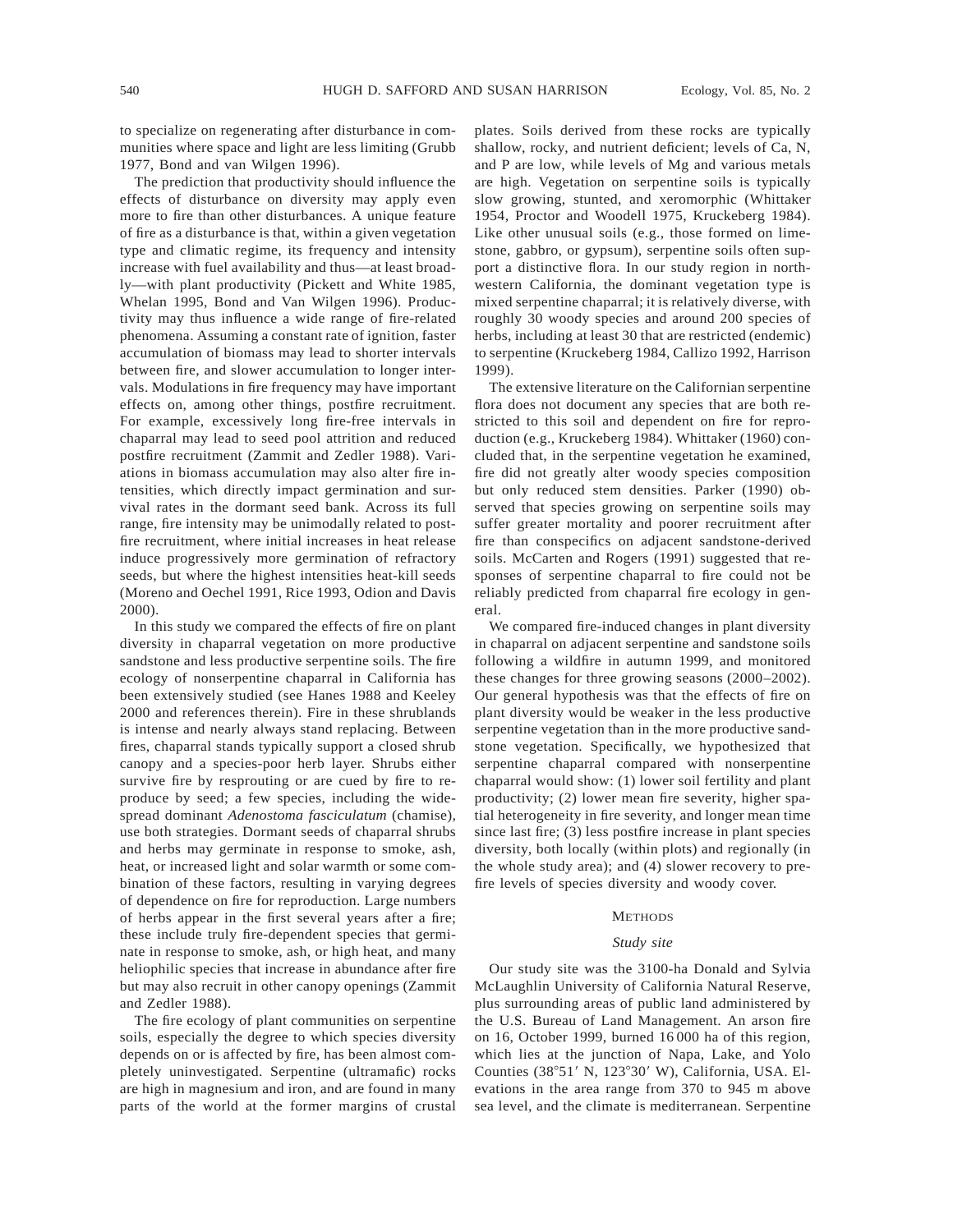chaparral occurs on shallow rocky soils underlain by serpentine and serpentinized peridotite. Dominant woody species are *Quercus durata*, *Arctostaphylos viscida*, *Cupressus macnabiana*, *Pinus sabiniana*, and *Adenostoma fasciculatum* (chamise). The understory in serpentine chaparral includes many species of geophytes, a high diversity of often endemic forbs (e.g., in the genera *Streptanthus* and *Hesperolinon*), and a large number of native bunchgrass species. Nonserpentine chaparral occurs largely on sandstone substrates, and is dominated by chamise on xeric exposures, and a mixture of shrub species (e.g., chamise, *Quercus berberidifolia*, *Ceanothus cuneatus*, *Heteromeles arbutifolia*, *Toxicodendron diversilobum*) in more mesic situations. In both chamise-dominated and mixed stands, canopy cover often exceeds 90%; understory herbs are sparse, and include *Zigadenus fremontii*, *Chlorogalum pomeridianum*, *Pedicularis densiflora*, and *Galium* spp. In mature serpentine and sandstone chaparral, there are very few exotic species (see University of California–Davis, Natural Reserve System 2000 for further study site information).

## *Sampling methods*

We chose 40 pairs of burned and unburned sites, 20 in serpentine chaparral and 20 in sandstone chaparral. To identify prospective sites, we used 1:12 000 and 1:18 000 scale aerial photos taken in 1982, 1996, and on 31 October 1999 (15 days after the fire), as well as maps of geology, soil, and vegetation. We located pairs of sites where adjacent stands of burned and unburned vegetation occurred on slopes of approximately constant inclination and aspect. We examined prospective sites to ensure that they were not anthropogenically disturbed, and that burned and unburned members of each pair were characterized by the same soil, vegetation, and successional stage. We consulted the State of California fire history coverage (available online)4 to further ensure that time since last fire was equal for each paired set of burned and unburned sites. We chose roughly equal numbers of north, south, east, and westfacing sites, ranging from 415 to 820 m in elevation. To test our assumption that burned and unburned sites did not differ significantly independently of the fire, we measured a suite of environmental covariates including slope, aspect, elevation, and soil chemistry.

At each of the 80 sites, we established one 50  $\times$ 5-m belt transect  $\geq$ 5 m from the edge of the burn. We visited each site four times from late April to early July 2000 to sample both early and late flowering species. We repeated these visits in the springs of 2001 and 2002. At each site we searched the entire 250-m2 transect to measure richness of all native and exotic vascular plant species. We measured cover of shrub species by line intercept along the 50-m center line. We sampled five 1-m2 quadrats at 10-m intervals along the

 $4$  URL:  $\langle$ frap.cdf.ca.gov $\rangle$ 

transect center line, measuring: percentage cover of all native and exotic species; numbers and heights of shrub seedlings; percentage cover of rock, bare soil, and litter; litter depth; and slope and aspect.

From the center of each quadrat, we collected 50 g of soil at 5–10 cm depth and combined these to create one sample for each site. Soil samples were air dried, ground, and analyzed by  $A \& L$  Western Agricultural Laboratories, Modesto, California, and the Soil Analytic Laboratory of the Division of Agriculture and Natural Resources, University of California–Davis, for cation exchange capacity, organic matter, pH, exchangeable K, Mg, Ca and Na, total N, and Bray P.

We estimated fire severity in burned quadrats by measuring the stem diameter (1 cm from the stem terminus) of four stems from a randomly chosen individual of *Adenostoma fasciculatum* (and in a few cases *Quercus durata*) rooted in or adjacent to the quadrat (Pérez and Moreno 1998). At the belt-transect scale  $(250 \text{ m}^2)$  we augmented these data by measuring stem termini from ten additional randomly chosen chamise individuals. We estimated shrub mortality by recording the fire response (killed or survived) of  $>25$  shrubs whose canopy remnants intersected the transect center line. We identified these individuals to species and measured the diameter of their largest stem at the root collar. We estimated time since last fire by counting growth rings from 3–5 fire-killed individuals of nonsprouting species of *Arctostaphylos*, *Ceanothus*, and *Cupressus* within each burned site. We divided the mean radius of individuals of *A. fasciculatum* and *Q. durata* sampled along the transect center line by time since last burn to obtain a measure of annual growth.

We repeated the measurements of plant species richness and cover in 2001 (burned transects only) and 2002 (burned and unburned transects). In each year we also assessed regrowth of the vegetation by measuring the heights of 10–30 seedlings and resprouts of the most common shrub species within each burned transect. We sampled biomass by removing all of the previous year's growth from four  $50 \times 50$  cm quadrats placed randomly within each burned transect. Biomass was split into herbaceous and woody components, dried, and weighed.

#### *Analyses*

We used species cover values to calculate the complement of Simpson's index for each quadrat, a measure of diversity that includes evenness as well as richness. Using pairs of transects as replicates, we calculated the ''postfire change in species richness'' by subtracting the unburned site value (''prefire'') from the burned site value (''postfire''), and likewise calculated the ''postfire change in species composition'' by using the number of unshared species divided by the total number of species for each pair of burned and unburned sites (i.e., 1-J, the complement of Jaccard's coefficient of similarity). We converted slope and aspect to a single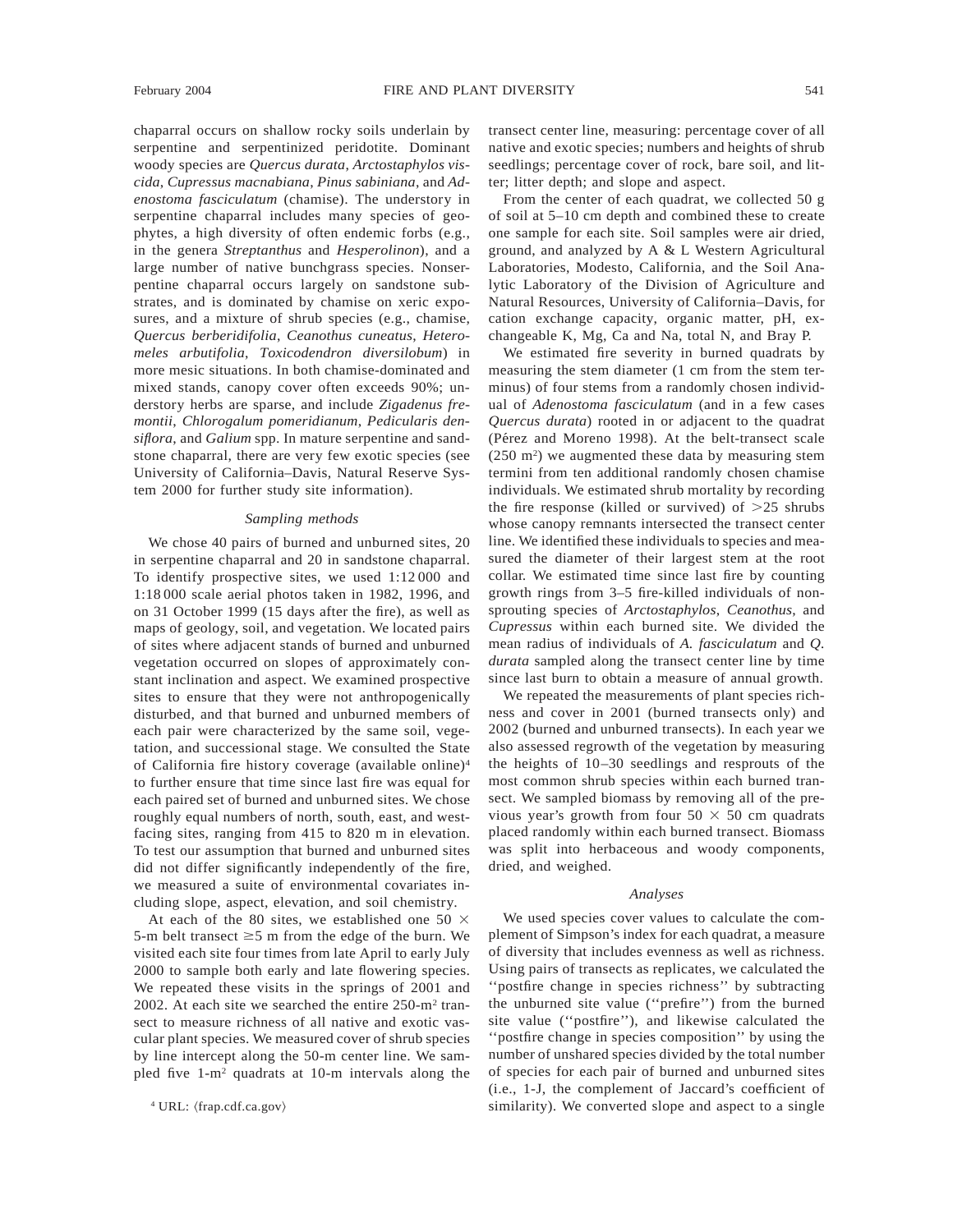|                                                            | Unburned transects |                 |           | Burned transects |                 |           |  |
|------------------------------------------------------------|--------------------|-----------------|-----------|------------------|-----------------|-----------|--|
| Variable                                                   | Sandstone          | Serpentine      | P         | Sandstone        | Serpentine      | P         |  |
| Annual shrub growth $(mm)$ <sup><math>\dagger</math></sup> | $0.55 \pm 0.20$    | $0.26 \pm 0.07$ | < 0.0005  |                  |                 |           |  |
| Shrub cover $(\%)$                                         | $81.4 \pm 7.3$     | $69.6 \pm 11$   | < 0.0001  |                  |                 |           |  |
| Heterogeneity in shrub cover $(\%)$ :                      | $15.5 \pm 7.8$     | $36.8 \pm 22$   | < 0.001   |                  |                 |           |  |
| Litter cover $(% )$                                        | $85.9 \pm 9.4$     | $69.2 \pm 15$   | < 0.0001  |                  |                 |           |  |
| Heterogeneity in litter cover $(\%)\uparrow$               | $13.0 \pm 13$      | $39.5 \pm 26$   | < 0.001   |                  |                 |           |  |
| Elevation $(m)$                                            | $647 \pm 139$      | $577 \pm 83$    | <b>NS</b> | $652 \pm 140$    | $577 \pm 85$    | <b>NS</b> |  |
| Radiation (% of max. input)                                | $76.7 \pm 14$      | $78.7 \pm 12$   | <b>NS</b> | $77.6 \pm 12$    | $78.9 \pm 12$   | NS.       |  |
| Rock cover $(\%)$                                          | $9.50 \pm 9$       | $26.8 \pm 15$   | < 0.0005  | $11.9 \pm 8.8$   | $40.4 \pm 18$   | < 0.0001  |  |
| pH                                                         | $6.05 \pm 0.3$     | $6.50 \pm 0.3$  | < 0.0005  | $6.18 \pm 0.2$   | $6.59 \pm 0.4$  | < 0.0005  |  |
| Organic matter $(\%)$                                      | $4.35 \pm 0.9$     | $5.44 \pm 1.5$  | < 0.01    | $4.27 \pm 1.0$   | $4.89 \pm 1.5$  | <b>NS</b> |  |
| Soil total $N$ $(\%)$                                      | $0.17 \pm 0.05$    | $0.19 \pm 0.04$ | <b>NS</b> | $0.17 \pm 0.04$  | $0.17 \pm 0.04$ | NS.       |  |
| Soil P (Bray) ( $ppm$ )§                                   | $6.70 \pm 2.5$     | $3.60 \pm 1.9$  | < 0.0005  | $7.4 \pm 2.8$    | $3.15 \pm 1.6$  | < 0.0001  |  |
| Cation exchange cap. (meq/100 g)                           | $22.3 \pm 5.5$     | $25.3 \pm 4.3$  | <b>NS</b> | $21.5 \pm 4.2$   | $23.4 \pm 6.2$  | NS.       |  |
| Soil K $(ppm)\$                                            | $229 \pm 44$       | $113 \pm 31$    | < 0.0001  | $227 \pm 78$     | $144 \pm 95$    | < 0.005   |  |

TABLE 1. Comparison of environmental covariates and soil and vegetation characteristics between serpentine and sandstone chaparral in 2000.

*Notes:* Values given are means  $\pm$  1 sp. For statistics, all percentage data were arcsine-square-root transformed; soil P was ln-transformed. Bonferroni-adjusted *P* values are presented from MANOVA for effects of soil type on listed variables. Unburned transects: Wilks' lambda =  $0.050$ , df =  $\hat{1}$ , 38, *P* <  $0.0001$ ; burned transects: Wilks' lambda =  $0.092$ , df = 1, 38,  $P < 0.0001$ .

 $< 0.0001$  $< 0.0001$ 

 $768 \pm 249$  $2342 \pm 557$ 

† Mean annual increment in shrub diameter for *Adenostoma fasciculatum* and *Quercus durata*.

‡ Calculated as the coefficient of variation for shrub and litter cover between the five 1-m2 quadrats sampled along each transect.

§ For soil P, K, Ca, and Mg, ''ppm'' refers to parts nutrient per million parts soil by mass.

 $2152 \pm 403$  $910 \pm 440$ 

measure: percentage of maximum potential radiation (hereafter ''radiation input'').

All variables collected at the 1-m2 scale were averaged to give a value for the whole  $250 \text{ m}^2$  site. For several variables (e.g., shrub and litter cover and fire severity), a value of heterogeneity was calculated using the coefficient of variation for the five quadrats within a transect. All data were tested for univariate and bivariate normality. Percentage data (including Simpson diversity) were arcsine-square-root transformed; other transformations were applied where necessary. Collinearity diagnostics were run for multiple regressions. Statistical analyses were carried out in SPSS 9.0 (SPSS 1999).

We used multivariate analysis of variance (MAN-OVA) to test (1) whether burned and unburned sites differed overall with respect to physical environmental covariates (radiation input, elevation, and soil variables); (2) whether the two soils differed with respect to the above variables plus shrub and litter cover, heterogeneity in cover, shrub growth, fire severity, heterogeneity in fire severity, and time since last fire; and (3) how species richness, species diversity, exotic species richness, and seedling densities were affected by soil, fire, and the interaction between soil and fire.

With burned sites as replicates  $(N = 40)$ , we used regression analysis to test the relationship between postfire change in richness, diversity, composition, and a suite of predictor variables, including fire severity, time since last fire, and a number of variables related to productivity and soil fertility. We carried out these analyses for all sites combined, and for each soil type individually. With burned sites as replicates  $(N = 40)$ , we used analyses of variance to test for differences between serpentine and sandstone in the rate of postfire recovery, measured as herbaceous and woody biomass, species richness, and seedling densities.

 $2295 \pm 335$  $802 \pm 370$ 

 $895 \pm 388$  $2058 \pm 733$   $< 0.0001$  $< 0.0001$ 

# **RESULTS**

## *Site attributes independent of fire*

Sandstone and serpentine sites did not differ significantly in mean radiation input or elevation. Prefire shrub growth, shrub cover, and litter cover were all significantly higher in sandstone than serpentine chaparral, while spatial heterogeneity in shrub and litter cover within sites was significantly higher on serpentine. Sandstone soils showed higher levels of P, Ca, and K than serpentine soils, while soil pH and Mg were lower; soil total N and cation exchange capacity (CEC) did not differ significantly between soils (Table 1).

Burned and unburned sites within each soil type did not differ with respect to any of the environmental covariates we measured (see Table 1 for means), except for rock cover on serpentine  $(P = 0.01)$ , which is an effect of removal of litter by fire.

#### *Fire severity and time since last fire*

Mean and maximum fire severity were greater in sandstone than in serpentine sites, while spatial heterogeneity in mean fire severity was higher in serpentine than sandstone sites. Mean time since the last stand-replacing fire was greater on serpentine (Table 2).

Soil Ca (ppm)§ Soil Mg (ppm)§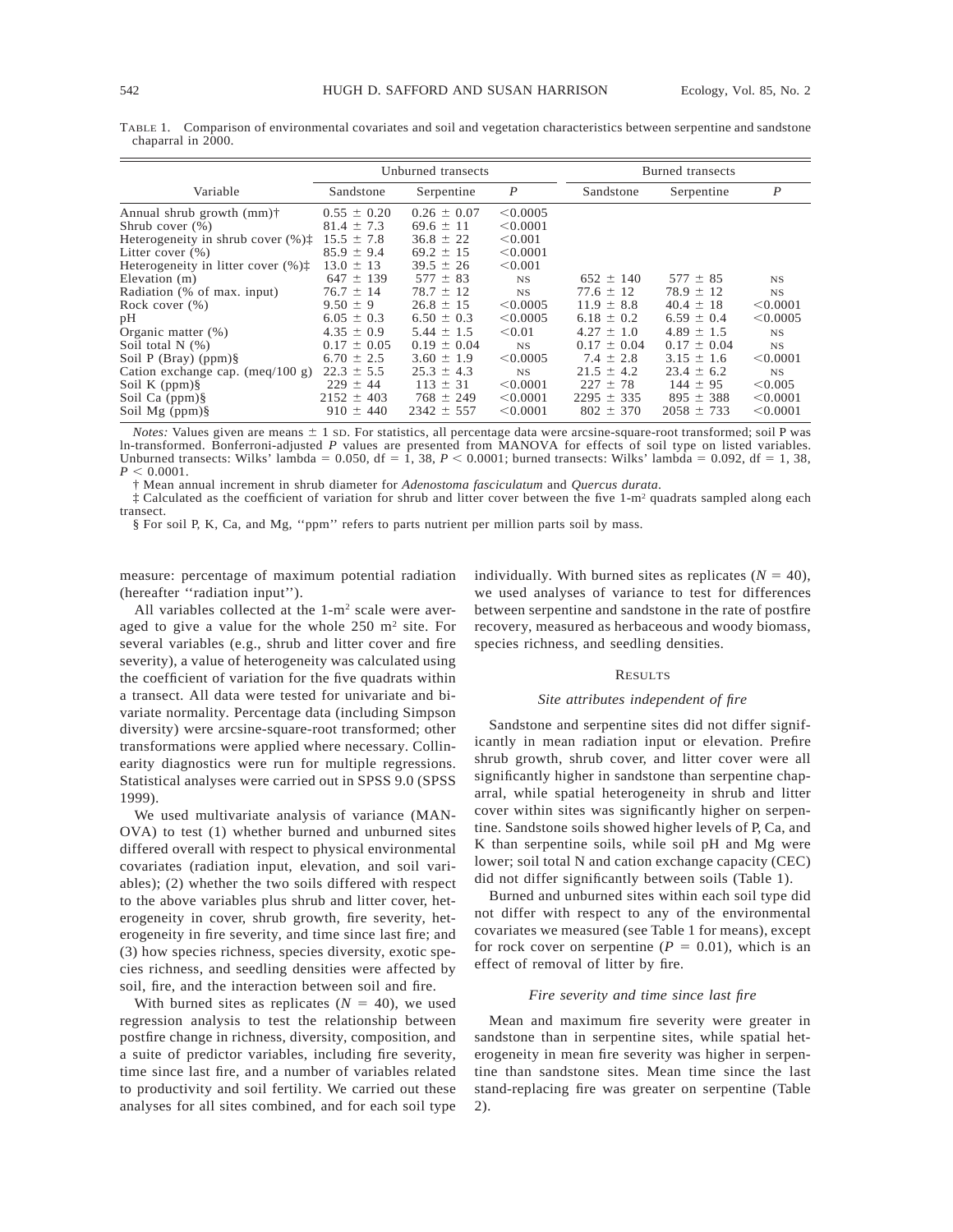TABLE 2. Comparison of measures of fire severity and frequency between serpentine and sandstone chaparral.

|                                                                 | Sandstone      | Serpentine     |      |    |           |
|-----------------------------------------------------------------|----------------|----------------|------|----|-----------|
| Mean fire severity (mm) <sup>†</sup>                            | $5.10 \pm 1.9$ | $3.30 \pm 1.3$ | 3.9  | 38 | < 0.005   |
| Heterogeneity in mean fire sev $(\% )\ddagger$ 34.8 $\pm$ 15    |                | $50.4 \pm 20$  | 2.79 | 38 | < 0.05    |
| Maximum fire severity (mm)†                                     | $5.77 \pm 2.1$ | $3.76 \pm 1.5$ | 3.81 | 38 | < 0.005   |
| Heterogeneity in max. fire sev $(\% )$ $\ddagger$ 39.9 $\pm$ 21 |                | $51.2 \pm 20$  | 1.76 | 38 | <b>NS</b> |
| Mean time to last burn (yr)                                     | $18.6 \pm 3.1$ | $73.7 \pm 39$  | 6.26 | 38 | < 0.0001  |

*Notes:* Values given are means  $\pm$  1 sp. For statistics, mean and maximum fire severity were ln-transformed, and heterogeneity measures were arcsine-square-root transformed. *P* values for *t* tests are based on Bonferroni adjustments.

† Fire severity determined by measurement of carbonized stem termini.

 $\ddagger$  Calculated as the coefficient of variation for fire severity between the five 1-m<sup>2</sup> quadrats sampled along each transect.

# *Postfire changes in diversity and composition at the local scale*

In two-factor MANOVA, total species richness, species diversity, and exotic species richness were all significantly higher on burned than unburned sites in the year following the fire (all  $P < 0.0001$ ; Wilks' lambda  $= 0.124$ ). Overall species richness did not differ between soil types ( $P = 0.578$ ), but species diversity was higher on serpentine soils  $(P < 0.0001)$  and exotic richness was higher on sandstone soils  $(P = 0.014)$ ; Wilks' lambda =  $0.695$ ,  $P < 0.0001$ ). There was a significant interaction between soil and fire (Wilks' lambda =  $0.763$ ,  $P < 0.0001$ ), such that the positive effects of fire on all three of these response variables were significantly greater in sandstone than serpentine chaparral (Fig. 1).

Within individual soils, postfire changes in diversity were positively associated with prefire (i.e., unburned) shrub cover (Fig. 2A). Postfire change in richness was positively associated with total soil N on sandstone soils only  $(R^2 = 0.224, P = 0.04)$ ; change in richness was positively associated with Ca:Mg ratio for serpentine soil only ( $R^2 = 0.157$ ,  $P = 0.08$ ); and change in composition was positively associated with Ca:Mg for serpentine only ( $R^2 = 0.379$ ,  $P = 0.004$ ). In sandstone chaparral, the postfire change in diversity was negatively related to mean fire severity, while in serpentine chaparral the relationship was unimodal (Fig. 2B). The postfire change in diversity in sandstone chaparral showed a tendency to decrease with time since last burn, but this relationship was not statistically significant (Fig. 2C). Postfire shrub seedling density was positively related to fire severity in serpentine chaparral  $(R^2 = 0.301, P = 0.01)$ , and (marginally) negatively related to severity in sandstone chaparral  $(R^2 = 0.148,$  $P = 0.09$ .

The greater postfire increase in richness (per 250-m<sup>2</sup> plot) in sandstone chaparral was due primarily to a stronger response in annual forbs. In 2000, sites in sandstone chaparral showed a mean postfire increase of  $14.8 \pm 7.6$  (mean  $\pm 1$  sp) annual forb species, while serpentine sites showed an increase of 5.3  $\pm$  4.9 (*P* < 0.0001). Although other lifeforms differed in their im-

portance on the two soil types (on average, perennial forbs and perennial grasses were significantly more speciose in serpentine sites), increases in richness due to fire for these other lifeforms did not differ in magnitude between sandstone and serpentine sites.

# *Postfire changes in diversity and composition at the regional scale*

In the year after fire (2000), we found 191 total species, including 158 natives and 33 exotics. The number of native species was lower in sandstone chaparral (unburned 55, burned 87) than in serpentine chaparral (unburned 80, burned 106), but in sandstone chaparral it increased relatively more in response to fire. On both soils, the regional number of exotic species roughly tripled after fire (serpentine: unburned 7, burned 22; sandstone: unburned 9, burned 30). Postfire changes in species composition at the regional level, as measured by the dissimilarity statistic (1-J), were greater for sandstone (56%) than serpentine (44%). Fire had a homogenizing effect between soils; the floras of serpentine and sandstone chaparral overlapped by 25% in unburned sites, while in burned areas this overlap increased to 66%.

By lifeform, the largest fire-mediated changes in regional species richness for both soil types occurred in the annual and perennial forbs. A 218% increase (from 17 to 54) occurred in the number of annual forbs in sandstone chaparral, dwarfing the 96% increase (from 27 to 53) in serpentine chaparral. Perennial forb species were much more numerous in serpentine chaparral both before (30 vs. 17) and after fire (40 vs. 25), but the magnitude of fire-caused change was greater in sandstone chaparral (47% increase vs. 33% increase on serpentine). Overall numbers of annual grass (serpentine vs. sandstone: 11 vs. 13 postfire, 6 vs. 7 prefire) and shrub species were very similar on the two soil types, as were the proportions by which richness changed postfire (annual grasses:  $\sim$ 45% on both soil types; shrubs: serpentine 0% change, sandstone 9% decrease).

## *Fire-dependent species*

The year after fire, fifty-nine native forbs were either found only on burned sites, or showed  $>500\times$  greater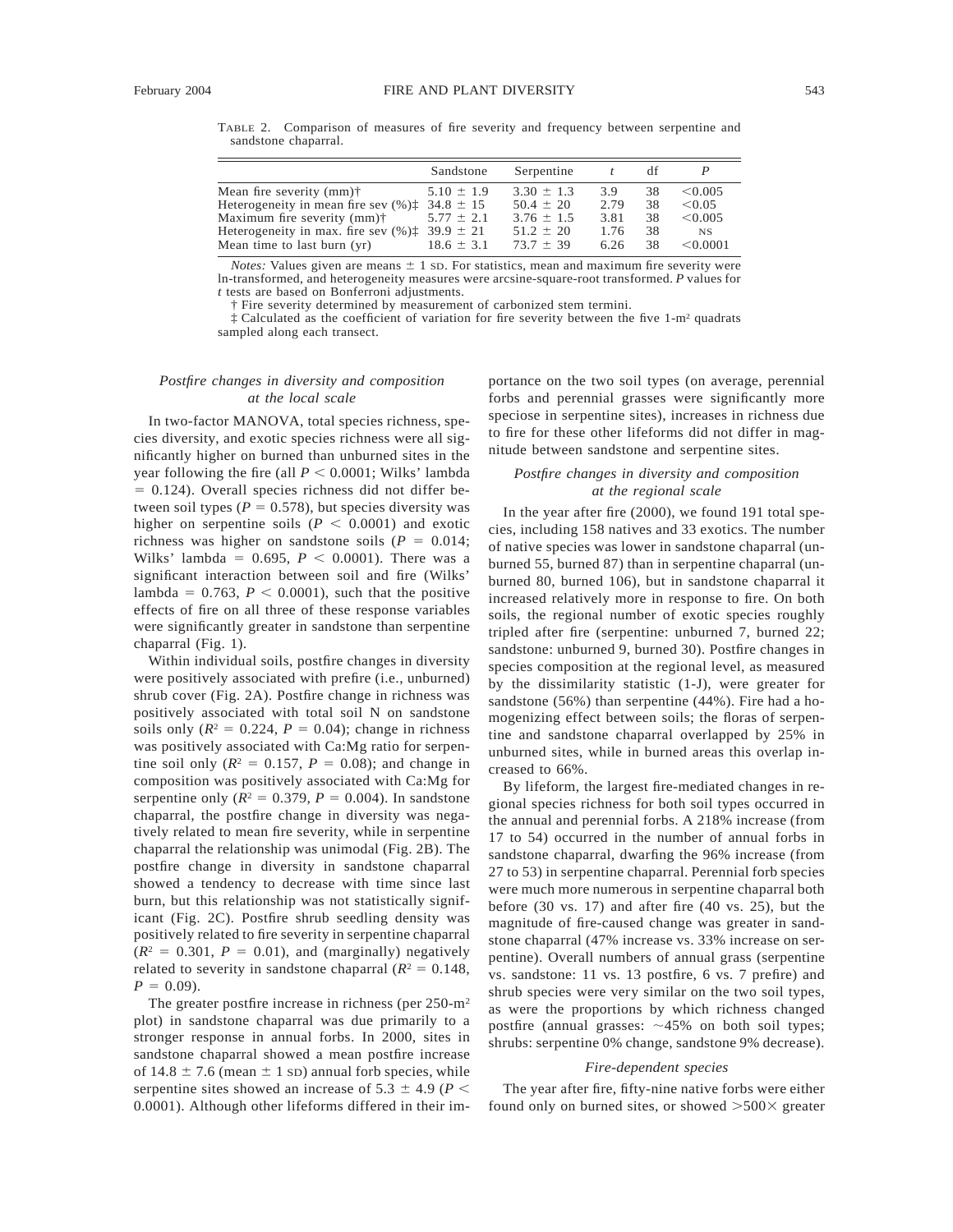

FIG. 1. Means  $(+1 \text{ SE})$  of  $(A)$  total species richness,  $(B)$ species diversity, and (C) exotic species richness for burned and unburned sites in sandstone and serpentine chaparral. Bars with different letters are significantly different at  $P \leq$ 0.05.

mean cover in burned than unburned sites. Of these, 50 were found in sandstone chaparral and 42 in serpentine chaparral, with 55% shared between soils. Ten of these are documented in the literature as being firedependent species with refractory seeds whose germination is stimulated by exposure to high heat, chemicals from charred wood, or both; four others are probably fire dependent, based on studies of congeners (e.g., Keeley 1991). Of these 14 species, 11 were found on each soil, with 8 (57%) found on both soils. However, these 14 species constituted 40% of postfire herb cover on sandstone, but only 4.4% of postfire herb cover on serpentine. The apparently fire-dependent species found only on serpentine were *Calystegia collina* ssp. *collina*, *Malacothrix floccifera*, and *Phacelia corymbosa*.



FIG. 2. Postfire changes in species diversity in the first year after fire, for each soil type, vs. (A) prefire shrub cover (arcsine transformed), (B) mean fire severity (ln transformed), and (C) time since last fire (ln transformed). The dotted regression line in panels (B) and (C) represents the overall relationship, with soil types pooled.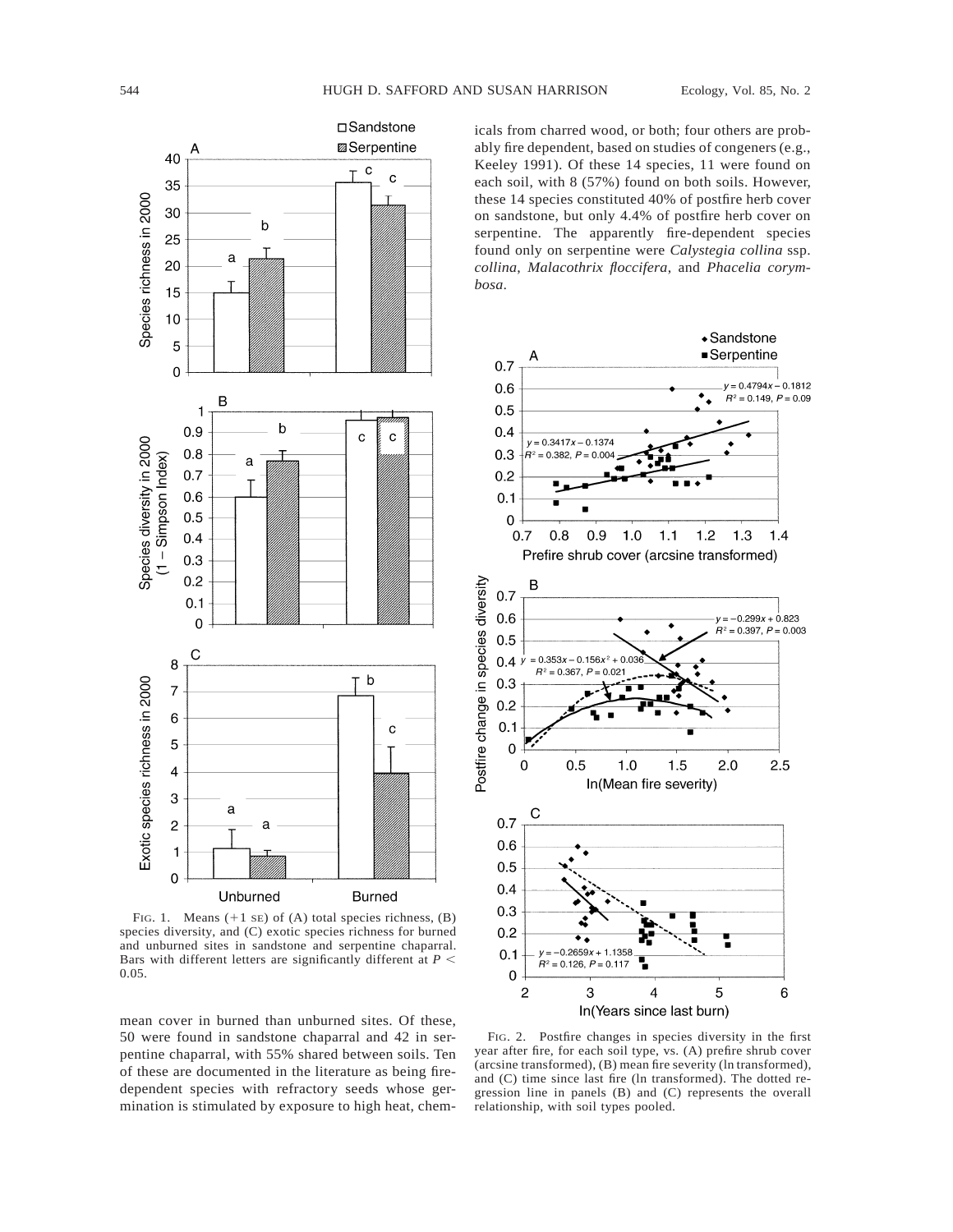

FIG. 3. Postfire recovery  $(+1 \text{ SE})$  of  $(A)$  local species richness, (B) regional species richness, and (C) woody cover on burned sites during 2000–2002, with values from unburned sites in 2000 and 2002 for comparison. Bars with different letters are significantly different at  $P < 0.05$ .

#### *Postfire recovery*

Species richness in burned sandstone sites dropped rapidly from 2000 to 2002 at both the local and regional scales. On serpentine, in contrast, species richness in burned sites dropped slightly at the regional scale and was virtually unchanged at the local scale (Fig. 3A, B). The opposite trend was seen in shrub cover, which increased by more than twice as much on sandstone as on serpentine during 2000–2002 (Fig. 3C). Biomass and height of the vegetation on burned sites, which we measured in 2001 and 2002, were likewise substantially greater on sandstone than serpentine (Fig. 4). Shrub seedling densities in 2000 were significantly higher on sandstone than serpentine, as well as on burned than unburned sites (two-factor ANOVA,  $P < 0.0001$ ). Seedling densities in burned sites dropped strongly in 2001 and 2002, but remained higher in sandstone than in serpentine chaparral (Fig. 5).

Of 24 shrub species found in sandstone chaparral, 15 were either facultative or obligate resprouters and 9 were obligate seeding species (i.e., species which are generally killed by fire and do not resprout). Of 21

species found in serpentine chaparral, 12 were resprouters and 9 were obligate seeders. The contribution of postfire seeders to total prefire shrub cover was more than twice as high in serpentine as in sandstone chaparral (57 vs. 26%). Fire-caused mortality in resprouting species was generally low: 0% (0/56) in *Heteromeles arbutifolia*, 2% (2/99) in *Quercus durata*, and 3.4% (1/ 29) in *Garrya congdonii*. Mortality in the facultative species *Adenostoma fasciculatum*, which reproduces by both seed and resprouting after fire, was higher on serpentine soils than on sandstone (25.7 vs. 19.1% mortality).

# **DISCUSSION**

In summary, soil fertility, plant cover, biomass, and fire severity were all higher on sandstone than serpentine soil, while time since last fire and heterogeneity in fire severity were higher on serpentine. Fire stimulated increases in richness and diversity of native and exotic species on both soils at the local and regional scales. However, as predicted, these effects were sub-



FIG. 4. Postfire values  $(+1 \text{ SE})$  of  $(A)$  woody and herbaceous biomass, (B) height of resprouting shrubs, and (C) height of chamise seedlings, in 2001 and 2002 on burned sites only. Bars with different letters are significantly different at  $P < 0.001$ .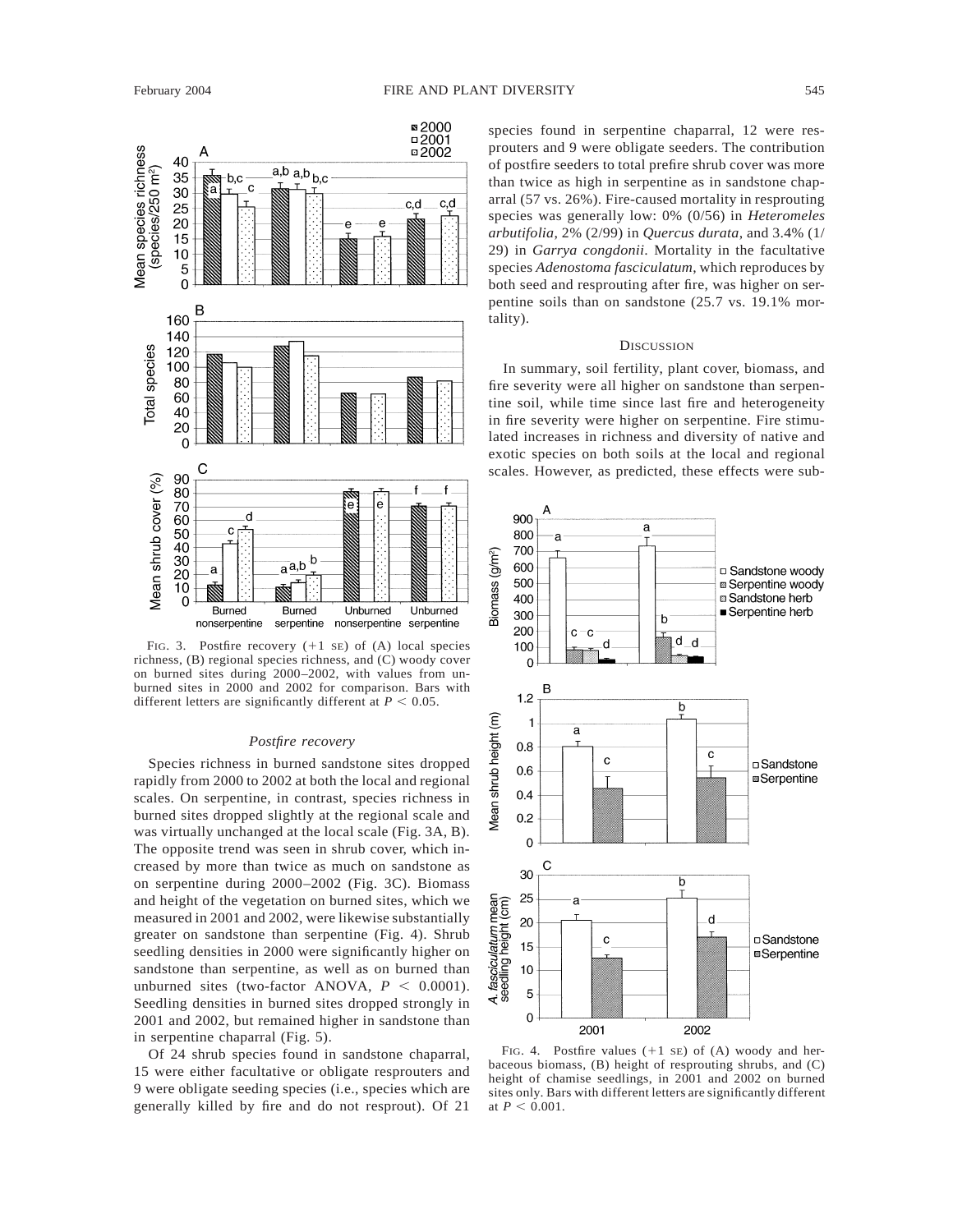

FIG. 5. Shrub seedling densities  $(+1 \text{ SE})$  on burned sites during 2000–2002, with values from unburned sites in 2000 and 2002 for comparison. Bars with different letters are significantly different at  $P < 0.05$ .

stantially weaker on serpentine soils, regardless of which measure of diversity was used. While serpentine chaparral was richer in native species at the local scale before the fire, sandstone chaparral attained nearly equal native species richness as well as higher exotic species richness in the first year after fire. At the scale of the study region, fire likewise increased species richness more in sandstone than serpentine chaparral (58 vs. 33%), although serpentine chaparral maintained substantially higher regional species richness than sandstone chaparral even after the fire.

One possible explanation for the difference in fire response between the two vegetation types is that serpentine and sandstone chaparral support different floras, with the number of fire-responsive species being much larger in the sandstone flora. While such floristic differences undoubtedly contributed to our results (in particular, the much higher number of perennial forb species in the serpentine flora), there is evidence to suggest that they are not the main factor involved. We found that fire increased the overlap between the floras of sandstone and serpentine chaparral from 25 to 66% after the fire, demonstrating that species that responded to fire (largely annual forbs) tended disproportionately to be species that occur on both soils. Corroborating this trend, the species that we identified as showing particularly strong recruitment responses to fire showed a relatively high level of overlap between the soils (57%).

Still another possibility is that for a given size of seed bank, fire is less likely to lead to successful postfire germination on serpentine: for example, the release of refractory seeds from dormancy might be less complete because of the lower fire intensities in serpentine chaparral. However, although we found a significant positive relationship between fire severity and shrub seedling density in serpentine chaparral, we did not find such a relationship for richness or diversity. Further possible explanations include differences in seed predation and seedling survival between the two chaparral types. Full evaluation of such mechanisms will require experimental studies in which the seed pool is measured and manipulated.

We believe the best general explanation for the difference in fire response between serpentine and sandstone chaparral is that the lower fertility of serpentine soil leads to more open vegetation, and thus to a lesser release from aboveground competition following fire. This is corroborated by several lines of evidence. First, serpentine chaparral supported more species than sandstone chaparral before the fire, but sandstone chaparral reached a virtually identical level of diversity immediately after the fire. This appears to be because many of the species responding positively to fire (mostly annual forbs) were present sparsely as adults in serpentine chaparral before the fire, but were absent from sandstone chaparral until it burned. Second, shrub species whose seeds required fire to germinate in sandstone chaparral (e.g., *Ceanothus* spp.) were able to manage low but constant levels of recruitment in the more insolated understory of serpentine stands. Third, in the three years after fire, sandstone chaparral reverted rapidly toward its prefire level of diversity in concert with the rapid regrowth of biomass. In the same period, serpentine chaparral recovered very slowly in biomass and retained its elevated diversity. Fourth, within each soil, postfire increases in diversity were positively correlated with prefire cover and with other measures of fertility (N on sandstone and Ca:Mg ratio on serpentine). Finally, studies in chaparral-like heathland in Australia (e.g., Specht and Specht 1989, Bond and Ladd 2001, Tozer and Bradstock 2002) have come to similar conclusions based on findings which include remarkably similar interactions between species diversity and overstory cover and growth rates.

Whichever of these nonexclusive explanations are true, our results are in good agreement with the general idea that the effects of disturbance on diversity should depend on productivity (Grime 1979, Huston 1994, Pickett and White 1985, Proulx and Mazumder 1998).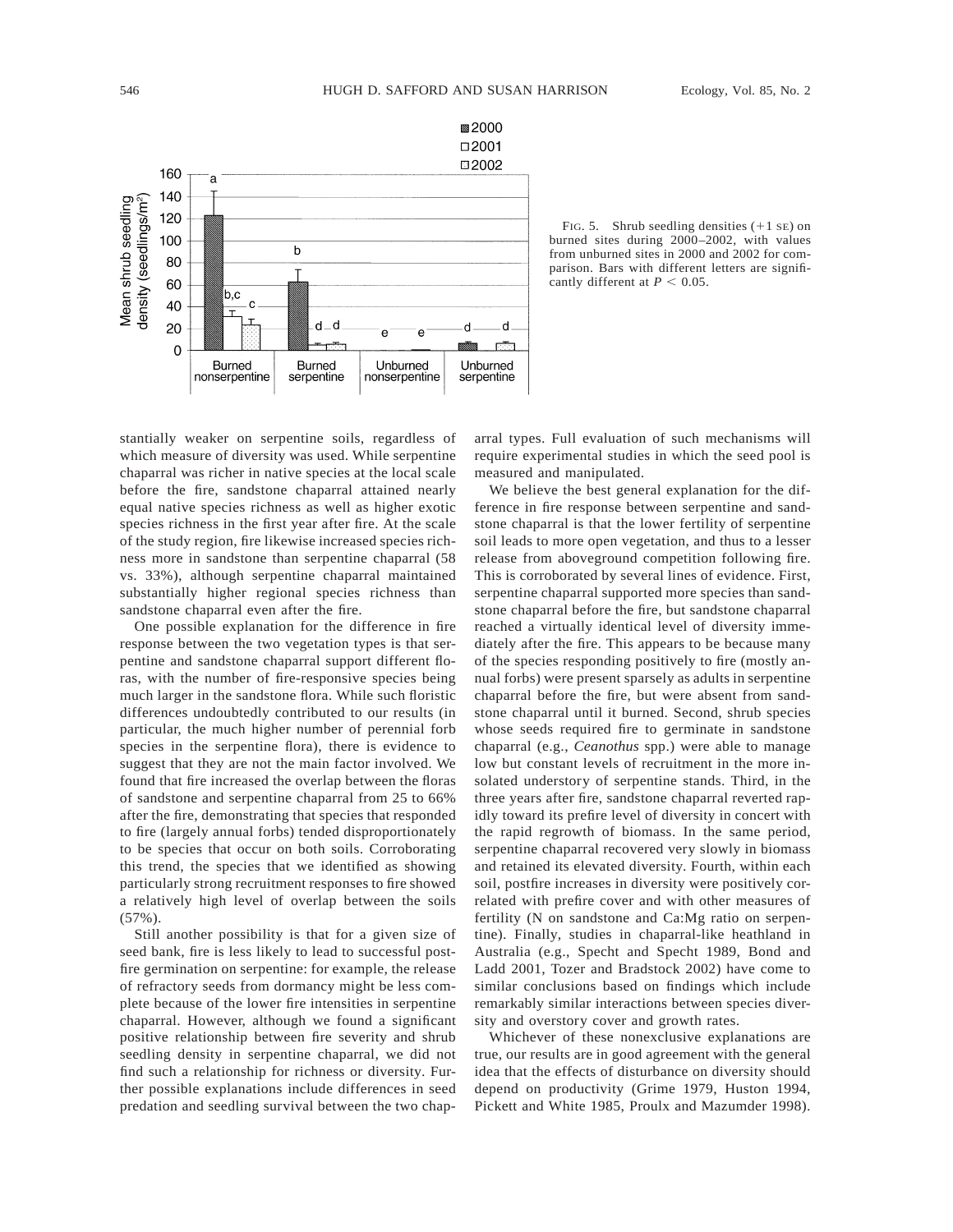In fact, our results are strikingly consistent with the prediction that the regional diversities of communities characterized by low productivity and low frequency of disturbance should differ little from the regional diversities of more productive communities that are subject to more frequent disturbance (Huston 1994). Our results for exotic species are consistent with the prediction that the invasibility of productive environments should increase more in response to disturbance than the invasibility of less productive environments (Grime 1979, Huston 1994, Burke and Grime 1996).

Although the plant community changes caused by fire were much smaller in serpentine than sandstone chaparral, they appeared to be longer lasting. Postfire recovery of the woody vegetation on serpentine was extremely slow, with less than one-fourth the biomass accumulation shown by sandstone chaparral in the three years of our study. Paralleling this, plant species richness at the per-plot scale barely decreased on serpentine over the three years, in contrast to its rapid drop on sandstone. Extrapolating linearly from the trends seen in 2000–2002 (Fig. 2), sandstone chaparral might be expected to reattain its prefire values of species richness and woody cover in perhaps 4–5 years, while serpentine chaparral might take 12–15 years for a comparable recovery.

Our results have important implications for understanding the fire ecology of California serpentine chaparral. Fire is clearly important in this vegetation type, and we found a few herbs that appeared to be restricted to serpentine and dependent on fire for recruitment. Almost no seedlings of *Calystegia collina*, a long-lived clonal herb, were observed during a five-year study when no fires occurred (Wolf and Harrison 2001); in this study we found as many as 80 seedlings/ $m<sup>2</sup>$  in burned areas. However, our results suggest that fire frequencies may tend to be lower in serpentine vegetation. Further evidence for this is the greater prevalence of woody species that regenerate only by seed in serpentine than sandstone chaparral; similar patterns have been noted elsewhere in California (e.g., Vogl et al. 1988, McCarten and Rogers 1991, Jimerson et al. 1995). Most or all *Arctostaphylos* and *Ceanothus* species occurring on serpentine are obligate postfire seeders (McCarten and Rogers 1991), while about 30% of their congeners on more fertile soils are postfire sprouters. Serotinous conifers such as *Pinus attenuata* and *Cupressus* spp. are especially common on serpentine and other low-productivity soils (Vogl et al. 1988). These patterns suggest that fire-return intervals on serpentine may tend to be long but relatively predictable, conditions that are considered to favor seeders over sprouters in ecological and evolutionary time (Christensen 1985, Bellingham and Sparrow 2000).

Our results may have general implications for fire ecology and management in the wide range of harsh soils, including gabbro, limestone, gypsum, shale barrens, and relictual sand deposits as well as serpentine, that support unique native floras throughout the world (Anderson et al. 2000, Kruckeberg 2002). In some of these cases, such as the serpentine barrens of the eastern U.S., periodic fire may be essential to maintaining the characteristic open vegetation with its associated rare species (Tyndall and Hull 1999). But in others, such as the endemic-rich serpentines of Cuba, the vegetation may be so poorly adapted to fire that even a single fire can cause the loss of many species (Matos Mederos and Torres Bilbao 2000). Our results caution against assuming that fire plays the same role or produces the same resilient responses on the nutrient-poor soils that harbor edaphic endemic species as it does in the vegetation of more typical soils.

#### ACKNOWLEDGMENTS

We thank Joe Callizo and Jake Ruygt for expert plant identification; Brian Fletcher, Mary Greaves, Charles Hohn, Susan O'Neill, Sarah Ratay, Kelly Safford, and Bill Sleuter for field and laboratory assistance; Art Kruckeberg, Jon Keeley, Mark Borchert, Rob Klinger, and two anonymous reviewers for comments on the manuscript; and Homestake Mining Company, the University of California–Natural Reserve System, and the U.S. Bureau of Land Management for access to study sites. This study was supported by NSF grant DEB-0072804 to S. Harrison.

#### LITERATURE CITED

- Anderson, R. C., J. S. Fralish, and J. M. Baskin, editors. 2000. Savannas, barrens and rock outcrop plant communities of North America. Cambridge University Press, Cambridge, UK.
- Bellingham, P. J., and A. D. Sparrow. 2000. Resprouting as a life history strategy in woody plant communities. Oikos **89**:409–416.
- Bond, W. J., and P. G. Ladd. 2001. Dynamics of the overstorey and species richness in Australian heathlands. Journal of Mediterranean Ecology **2**:247–257.
- Bond, W. J., and B. W. Van Wilgen. 1996. Fire and plants. Chapman and Hall, London, UK.
- Burke, M. J. W., and J. P. Grime. 1996. an experimental study of plant community invasibility. Ecology **77**:776–790.
- Callizo, J. 1992. Serpentine habitats for the rare plants of Lake, Napa and Yolo Counties, California. Pages 35–51 *in* A. J. M. Baker, J. Proctor, and R. D. Reeves, editors. The vegetation of ultramafic (serpentine) soils. Intercept, Andover, UK.
- Christensen, N. L. 1985. Shrubland fire regimes and their evolutionary consequences. Pages 85–100 *in* S. T. A. Pickett and P. S. White, editors. The ecology of natural disturbance and patch dynamics. Academic Press, Orlando, Florida, USA.
- Connell, J. H. 1975. Some mechanisms producing structure in natural communities: a model and evidence from field experiments. Pages 460–490 *in* M. L. Cody and J. Diamond, editors. Ecology and evolution of communities. Harvard University Press, Cambridge, Massachusetts.
- Forman, R. T. T., and M. Godron. 1986. Landscape ecology. John Wiley and Sons, New York, New York, USA.
- Fretwell, S. D. 1987. Food chain dynamics: the central theory of ecology? Oikos **50**:291–301.
- Grime, J. P. 1979. Plant strategies and vegetation processes. John Wiley and Sons, London, UK.
- Grubb, P. J. 1977. The maintenance of species richness in plant communities: the importance of the regeneration niche. Biological Reviews **52**:107–145.
- Hanes, T. L. 1988. California chaparral. Pages 417–469 *in* M. G. Barbour and J. Major, editors. Terrestrial vegetation